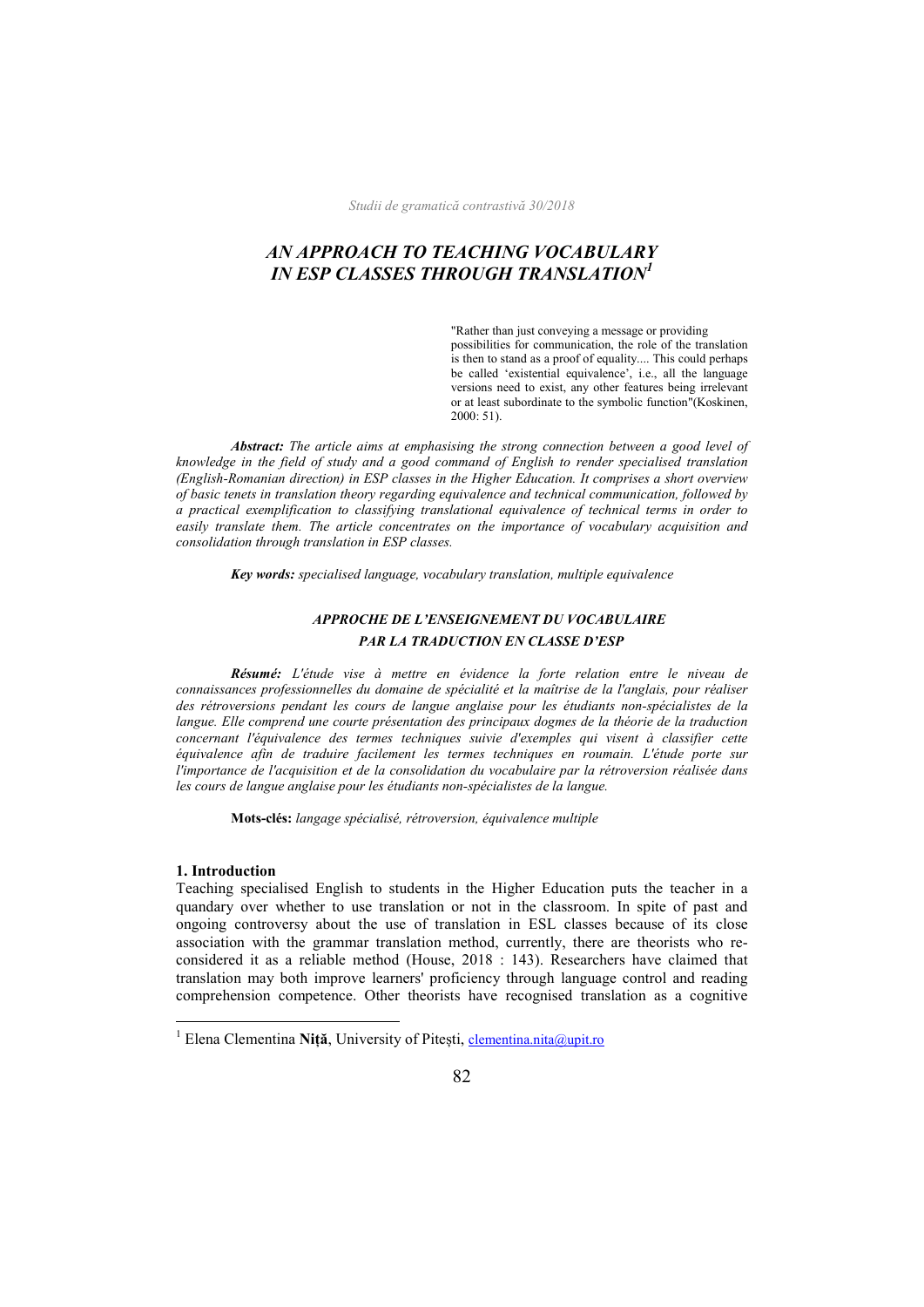strategy in reading, and, also, as a method to assess the level of comprehension of the ST (Lee, 2013: 3). Therefore, translation is a useful tool which enhances conscious learning, connects learners' previous linguistic experience in the mother tongue or other foreign languages with the new language knowledge and helps the learners discover meaning in *alternative ways* (House, *op.cit*. : 153):

[...] translation promotes explicit knowledge about the foreign language and awareness of similarities and differences between the native and foreign language systems as well as conventional uses of these systems in different situations, genres and text types. [...] it raises a general awareness of language and creates opportunities for reflection on differences and similarities at various linguistic levels. [...] (ibid.: 147).

 Moreover, although the role of translation is not recognised, learning and teaching a foreign language is *a bilingual undertaking* through a process which assumes the coexistence of native language with foreign language in learners' minds:

So although translation may be assigned no role in language **teaching**, it clearly plays a crucial role in language **learning**. Since this role is not overtly recognised, but is on the contrary suppressed, there is, [...] as I have pointed out elsewhere (Widdowson, 2003: ch. 11), a fundamental conflict between the continuous process of bilingual or multilingual learning and the discontinuous practice of monolingual teaching. (Widdowson, 2014: 229).

 Due to today's globalization and technology progress, the use of translation in ESP classes has commenced to become an indispensable tool. Therefore translation makes connections and relationships through linguistically-oriented means and enables multilingualism and multiculturalism. A few questions need to be asked related to the use of translation in class: Why is translation useful for engineering undergraduates? What is the purpose? It is of paramount importance for them to have access to new information in the field and, also, to be able to use a good level of specialised language in international contexts.

 More importantly, there are several aspects which should be taken into account with translation in ESP classes. Firstly, it is the command of English second year undergraduates have; secondly, their knowledge of the specific field of study; and thirdly, it is their wish to become aware of the importance of developing technical communication as regards using specialised language in *engineering communication* in international joint projects, contexts, workplaces. In such cases, translation may be a social practice in reallife situations (House, *op.cit*.: 154). Furthermore, two other aspects are worth mentioning: the students might be inexperienced and incurious translators; they attend a regular undergraduate engineering programme and it is the first time they might be in the position of translating. In addition, they do not know theoretical concepts on translation and they might not have any specialised translation practice or experience though some of them might work or be in internship at international companies. The other aspect highlights students' level of English, i.e. proficient command of TL is necessary, though: "[...] technical translation requires more than writing down the dictionary equivalents of words. [...] facility with the source language is important, but facility with the target language is crucial" (Herman, 1993: 19).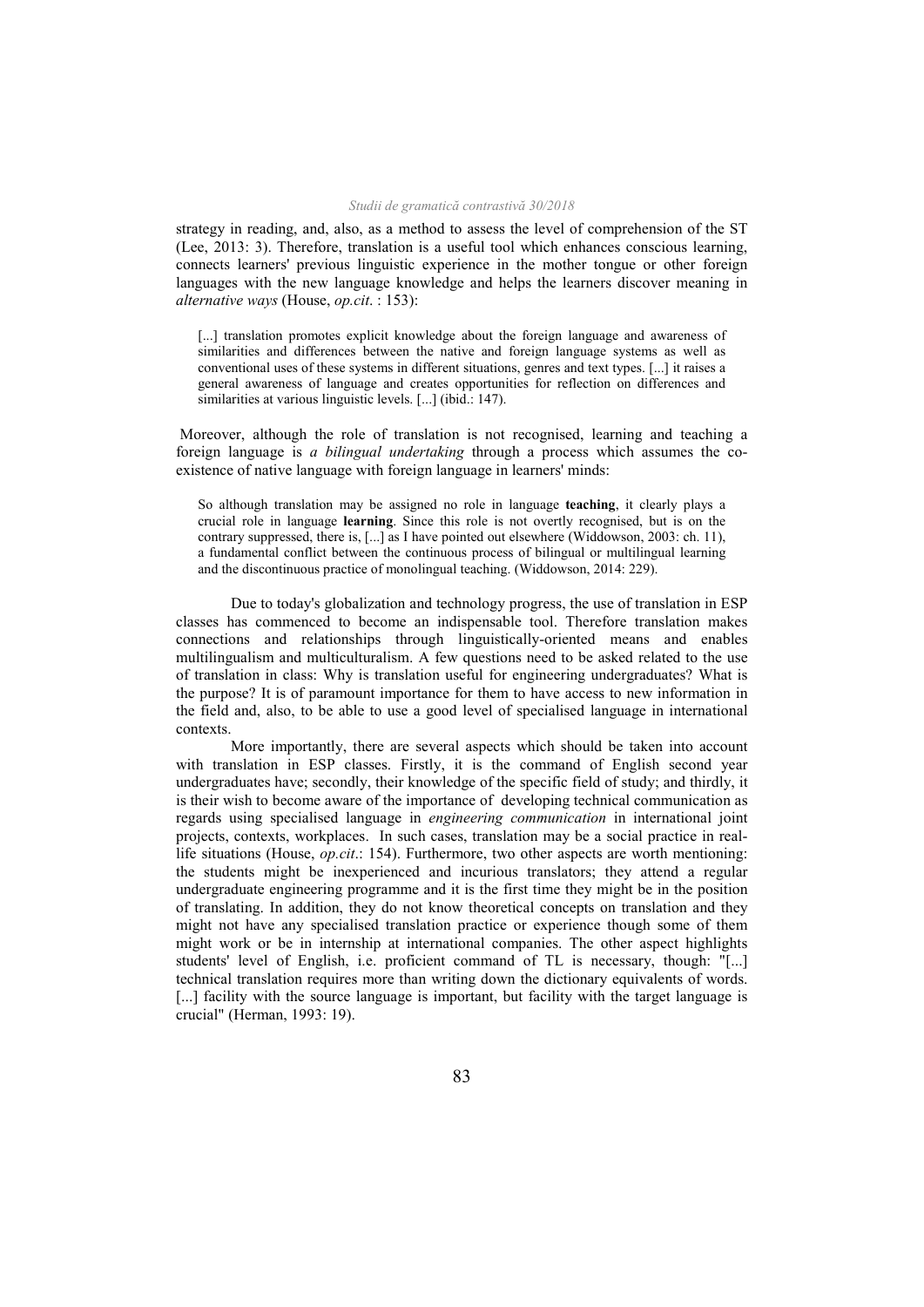The proficient level of language is a warranty that the outcome in TL is clear, concise and correct. Otherwise, difficulty may be encountered to understand texts designed in technical language and find the corresponding equivalent in SL. More significantly, technical translation involves a strict selection of the correct alternative in context (Hann, 1992 : 7).

## **2. Technical communication in ESL**

Theorists in the field of communication have stated the definition of technical communication as the *exchange of information* that people are able to use whilst interacting with technology, advancing workplace goals, and solving complex problems; for engineers, particularly, the access to " the correct specifications for designing a bridge or configuring a software application" (Gurak, Lannon, 2012: 3;12) and the competence to draw required work-related documents (such as memos, emails, letters, instructions, procedures, manuals, brochures, proposals, reports), in specialised language, are crucial.

 Technical communication therefore is the linchpin skill for all professionals in their field of work or research which helps them to communicate with peers, more effectively and more efficiently (Merkel, 2014: 3), and to implement discoveries, innovations and solutions (Irish, Weiss, 2013: 3). The general objectives of ESP classes aim at offering a curriculum which includes the most significant aspects of engineering in English: terminology proper to the field, specific grammar and structures to follow in written and oral communication. In addition, technical writing and broadly speaking technical communication is "a means to an end rather than as an end in itself" and has "utilitarian, specialized focus" (White, 1996: 12).

 Besides, the differences between natural language and technical communication which is precise and unambiguous should make students aware of the challenge of specialised vocabulary acquisition. Learning a technical language, for instance the specialist language of electrical and mechanical engineering, is, in many ways, similar to acquiring the linguistic competence for a foreign language. In engineering texts, terminology is new and grammar rules may change. Sometimes, it is essential to resort to native speakers or even native speakers expert in the respective field of study, if possible, to resolve the linguistic issue:

Technical translation involves native speakers in a considerable amount of problem-solving regarding terminology and semantics, but the difficulties of non-native speakers are even more acute as they lack the same general awareness of prepositions, adverbs, adjectives and their relationships with specific nouns and verbs. (Hann, 2004 : 156).

### **3. Aim and impact of the topic**

The aim of the article is to raise awareness about the considerable advantage of using translation to teaching vocabulary in ESP classes for Electrical and Mechanical engineering undergraduates (English-Romanian direction). The article is not an exhaustive and comprehensive treatment of the area which is rather broad and complex, it only offers a general overview and illustrative examples discovered during teaching practice. Although the controversies over translation use in classroom are well-known, the outcome has proved to have long-term advantages for ESP students. This article will concentrate on the translational equivalence in teaching ESP vocabulary.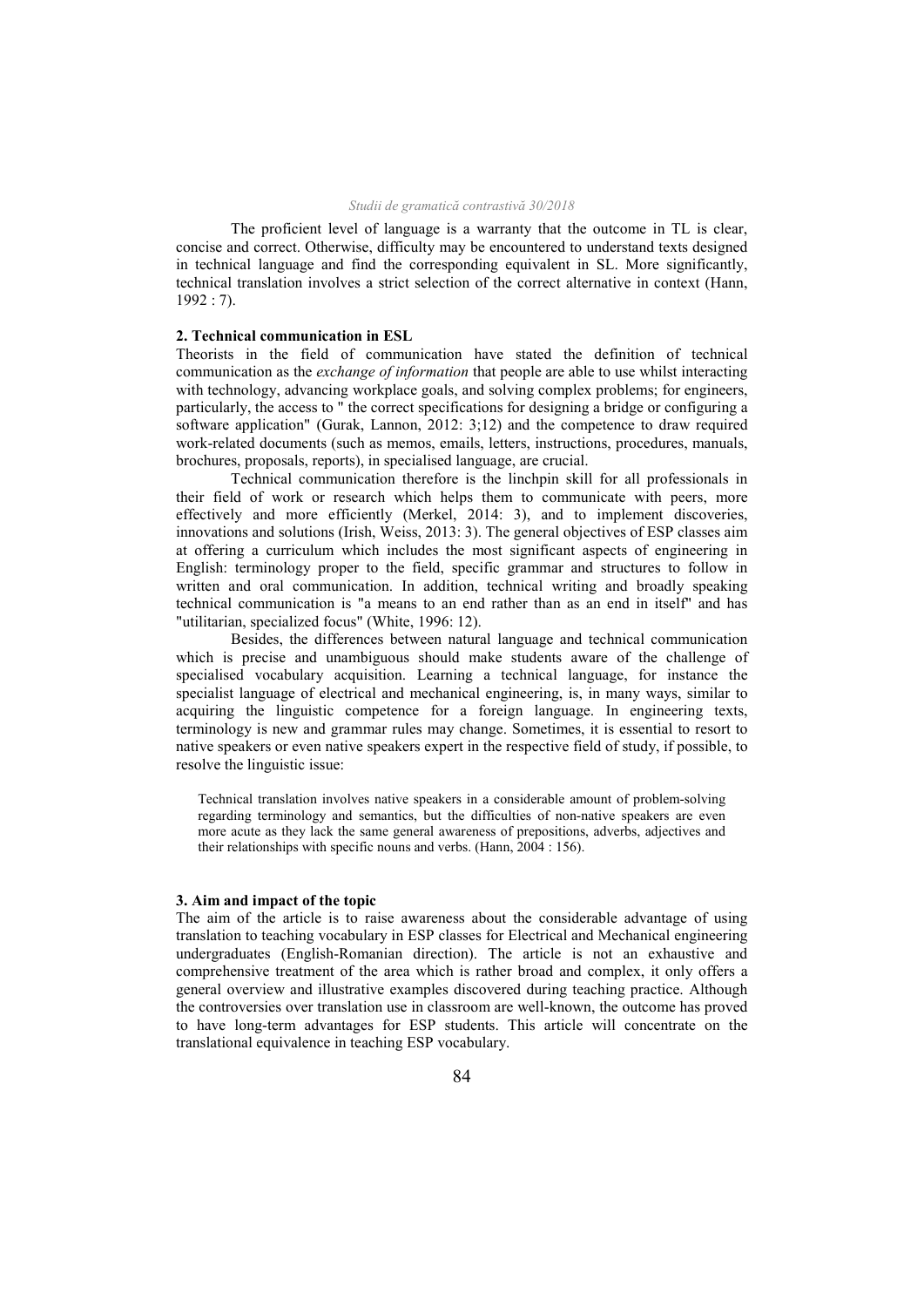## **4. Method and material**

The method used to obtain data for analysis was that of translating specialised texts during ESP classes for the Electrical and Mechanical Engineering undergraduates. The terms from the technical vocabulary were categorised following the translational equivalence categories in Hann (2004). Therefore, the following types of equivalence will be identified in translation: one-to-one equivalence, dual equivalence and multiple equivalence. In addition, Nida's *dynamic equivalence*, Vinay and Darbelnet's translation procedures and Pym's *natural equivalence* have been used to produce the most natural TTs in class. General and technical dictionaries and thesauruses, and parallel texts were used whilst investigating the meaning in technical context. During the translation process, on the other hand, students became aware of the significance of the multiple technical meanings typical of other specialised text.

The source texts consist of Units 4-11, from the Student's book *Oxford English for Electrical and Mechanical Engineering*. The translated text is primarily meant to serve as guidelines for *engineering communication*.

#### **5. Theoretical view on equivalence**

There have been many theories on translation and many definitions of equivalence, and it would be tedious to go through them all here and unnecessary for the purpose of the article. A short overview of the most relevant theories to the topic of discussion will be presented. The following are the prominent twentieth-century theorists of translation who consider translation "as primarily or exclusively an operation performed on language": J. C. Catford, Kornei Chukovskii, Valentín García Yebra, Eugene A. Nida, Jean-Paul Vinay and Jean Darbelnet, Peter Newmark, Juliane House, Basil Hatim and Ian Mason (Robinson, 2012: 124-125).

 It is certain that the most famous theories are those stated by Catford and Nida. Before going through equivalence with Catford and Nida, it is important to mention that there are two methods of translating (direct and oblique) and seven translation procedures, (borrowing, calque, literal) and oblique (transposition, modulation, equivalence, adaptation) (Vinay, Darbelnet, 1995: 30-40) and that the *equivalence* prevails in the translation of technical, specialised texts. In addition, the translation procedures generally operate at three levels: vocabulary, syntactic structure and message (Munday, 2016:93), each type of equivalence retaining and adding to the features of the preceding level (Fawcett, 2003: 61).

 For Catford (1965), meaning is not transferred from ST to the translated text. Under the condition that there is "relevant substance" (1965: 53), and that "the TL text must be relatable to at least some of the situational features to which the SL text is relatable" (1965: 49) the meaning is replaced by some rather equivalent, similar meaning in the translated text rendered through equivalent, adapted linguistic elements. The ST and the translated outcome can function in a comparable way. Moreover, Catford identifies two distinct types of equivalence. One indicates a sort of rule such as "translation rule is thus an extrapolation of the probability values of textual translation equivalents" (1965 : 31); the other one states that "SL and TL texts or items are translation equivalents when they are *interchangeable in a given situation*" (1965 : 49). In other words, translation equivalence is possible if "the TL text or item shares at least some of the same features of the situation and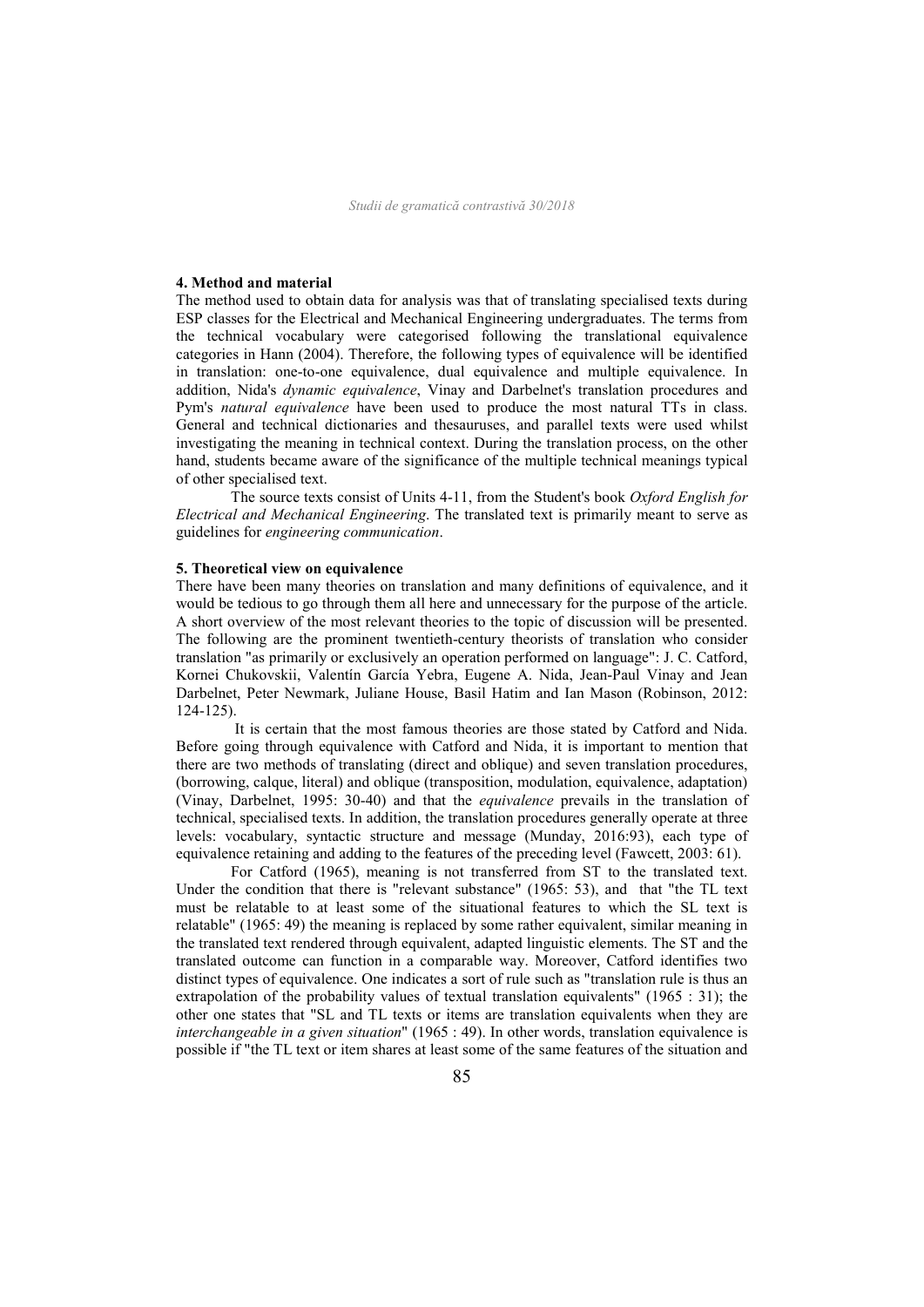context of the SL text or item" (Williams, 2013: 33). Four years after Catford's theory, a new functional-linguistic theory on translation appeared. It is Eugene Nida's (1964) and then Nida and Taber's view (1969) which is different than Catford's. For the two theorists, "Translating consists in reproducing in the receptor language the closest natural equivalent of the source-language message, first in terms of meaning and secondly in terms of style" (1982: 12). In addition, the ST undergoes analysis, de-coding, transfer and restructure, remodelling, re-coding in the process of translation (1982: 484). Nida's well-known types of equivalence are *formal* and *dynamic equivalence*: "formal equivalence focuses attention on the message itself, in both form and content", i.e. the translator's principal concern being that the message in the TL renders as faithfully as possible the meaning of the elements in the SL (Nida, 1964 : 159); dynamic equivalence is based on "the principle of equivalent effect", which states that the relationship between receptor and message "should be substantially the same as that which existed between the original receptors and the message" (idem). The linchpin requirement for a correct translation, in Nida's view, is to aim at identifying "the closest natural equivalent to the source-language message" (Nida, 1964: 166, Nida and Taber, 1982: 12). Nida claims that there are several acceptable degrees of translation between the strict formal equivalence and the completely dynamic one, the emphasis being on using more the dynamic equivalence (Nida, 1964: 160).

 Another approach underlines that a particular feature of the equivalence is that of involving the syntagmatic level, and, therefore, the message is fully affected (Vinay, Darbelnet, 1995: 38). A classical example of equivalence is given by the authors expressing the reaction of a person after he hit his fingers with a hammer: "if he were French his cry of pain would be transcribed as, "Aïe!", but if he were English this would be interpreted as, "Ouch!"" (*ibid*.: 38). Moreover, in the process of translating, whilst attempting to establish relationships between "specific manifestations of two linguistic systems, one which has already been expressed and is therefore given, and the other which is still potential and adaptable" (*ibid*. : 30), translators take a few steps: identify the units of translation; examine and evaluate the SL text and its constituent unit of translation which might be descriptive, affective or intellectual; reconstruct in TL, the situation which produced the message in the SL; assess the stylistic effects (idem): "Once translators understand the mood of this text, the quality of the translation depends less on the literal rendering of each word than on an equivalent effect, even if the words which create it do not correspond to each other" (ibid. : 45).

 In the late 1970s, a new era of translation theory began. The functional-oriented translation / skopos school in Germany proposed by Katharina Reiss, Hans J. Vermeer, Justa Holz - Mänttäri, Christiane Nord and some others and the translation studies school in the Benelux countries and Israel founded by Itamar Even - Zohar, Gideon Toury, André Lefevere, James S. Holmes, Theo Hermans and others have conceived the theory about the theory of translation as *social communication* (Robinson, 2012 : 155). In *Skopostheorie,* the equivalence is seen as *functional equivalence* on the text level, Reiss referring to it as *communicative translation* (Nord, 2018: 35). Skopos theory claims that the translation needs to be done "consciously and consistently, in accordance with some principle respecting the target text" (Vermeer, 1989: 182). In other words, functional equivalence assumes that the ST and the TT have the same function, but it "is not the *normal* Skopos of a translation, but only one of a number of potential Skopoi and one in which a value of zero is assigned to the *change of functions* factor" (Nord,1991: 23).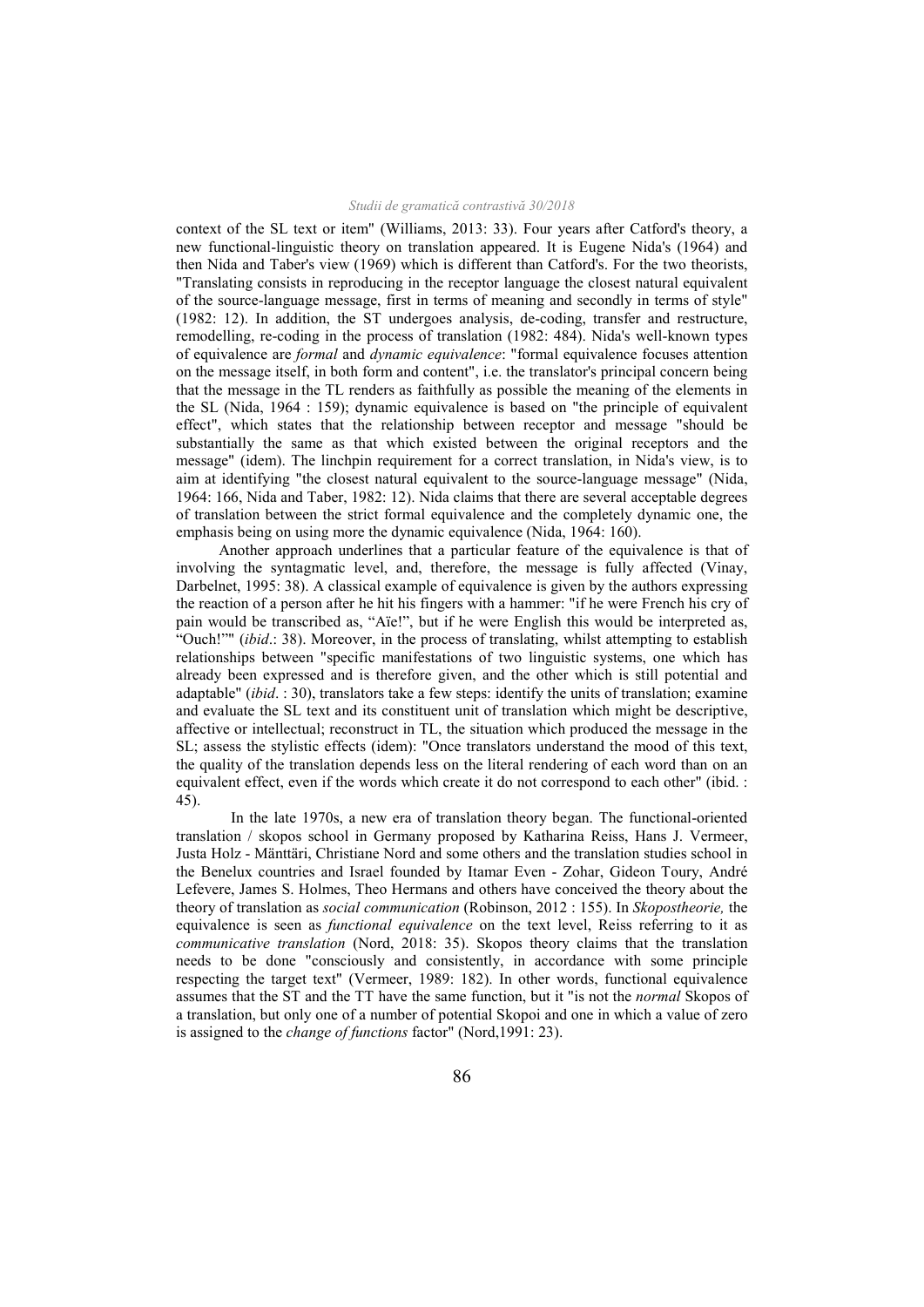Another important contribution to the theory of equivalence belongs to A. Pym. In his *Exploring Translation Theories*, he identifies and describes two new types of equivalence: *natural equivalence* and *directional equivalence* (2014: 6-42). Natural equivalence is about the same value of the meaning in ST and TT, the relation being "natural and reciprocal" (*ibid*.: 39). By way of contrast, the directional equivalence covers two polarities in translation, i.e. free translation and literary translation; therefore, it is more about symmetry and asymmetry and the personal choice of the translator for a particular text (idem) than rigorously applying theories and strategies.

#### **6. Vocabulary issues**

The article will present a practical approach to translational equivalence utilised in teaching technical vocabulary in ESP classes for electrical and mechanical engineering. Each discipline such as engineering or hospitality industry has its own, specialised vocabulary, frequently referred to as jargon (White, 1996: 191; Mancuso, 1990: 186). In technical fields, communication is objective, accurate and unambiguous. Specialised vocabulary is fixed, thus, creativity, synonyms and ambiguities are not allowed (Trippel, 2012: 122). More importantly, vocabulary as well as grammar differs from discipline to discipline in the technical and scientific fields. Specialised vocabulary taught and learnt in ESP classes is not part of native speakers' everyday repertoire (Tudor, 1997). Therefore it can be acquired only through specialised studies or practical experience in the respective field:

Vocabulary in ESP is important for several reasons. First of all, teachers and learners need to know that precious classroom time is directly related to their language needs. They should be reading material that contains key ideas and the language of their field and writing using those ideas and language. Secondly, understanding and using this special purposes vocabulary shows that these learners belong to a particular group (Coxhead, 2013: 116).

 Moreover, the command of the special purposes vocabulary shows that the students, future specialists in their field of study, belong to a particular group, i.e. they speak the *same language* as their peers, being connected through disciplinary knowledge in the same professional context. (Woodward - Kron, 2008: 246).

 Another important point to make is that technical vocabulary keeps growing whilst the field of study progresses. Theorists who counted terms in technical vocabularies state that they may range between 1,000 and 5,000 terms (Nation, 2008: 10). Hence, it is not easy to learn and use such a large number of words in order to integrate in a professional community. Specialists developed lists of words easy to use by teachers and learners of ESP. For instance, Ward (1999) examined foundation-level engineering texts and determined the number of words students need to know (2,000 word families covering up to 95 percent from his textbook corpus). Later on, in 2009, Ward developed an English word list of basic engineering for low - level language undergraduates which covered multifarious disciplines of engineering and contained 299 word types covering up to 16.4 percent of a corpus of engineering textbooks: 188 of them are also in A General Service List of English Words (GSL) 1000 list, 28 are in the GSL 2000, and 78 are in the Academic Word List. The first ten words in Ward's list are: *system, shown, equation, example, value, design, used, section, flow, given.* As far as electrical engineering field is concerned, it is worth mentioning that "this is such a vast field that not even specialists themselves are familiar with the full range of associated terminology" (Hann, *op.cit.* : 141).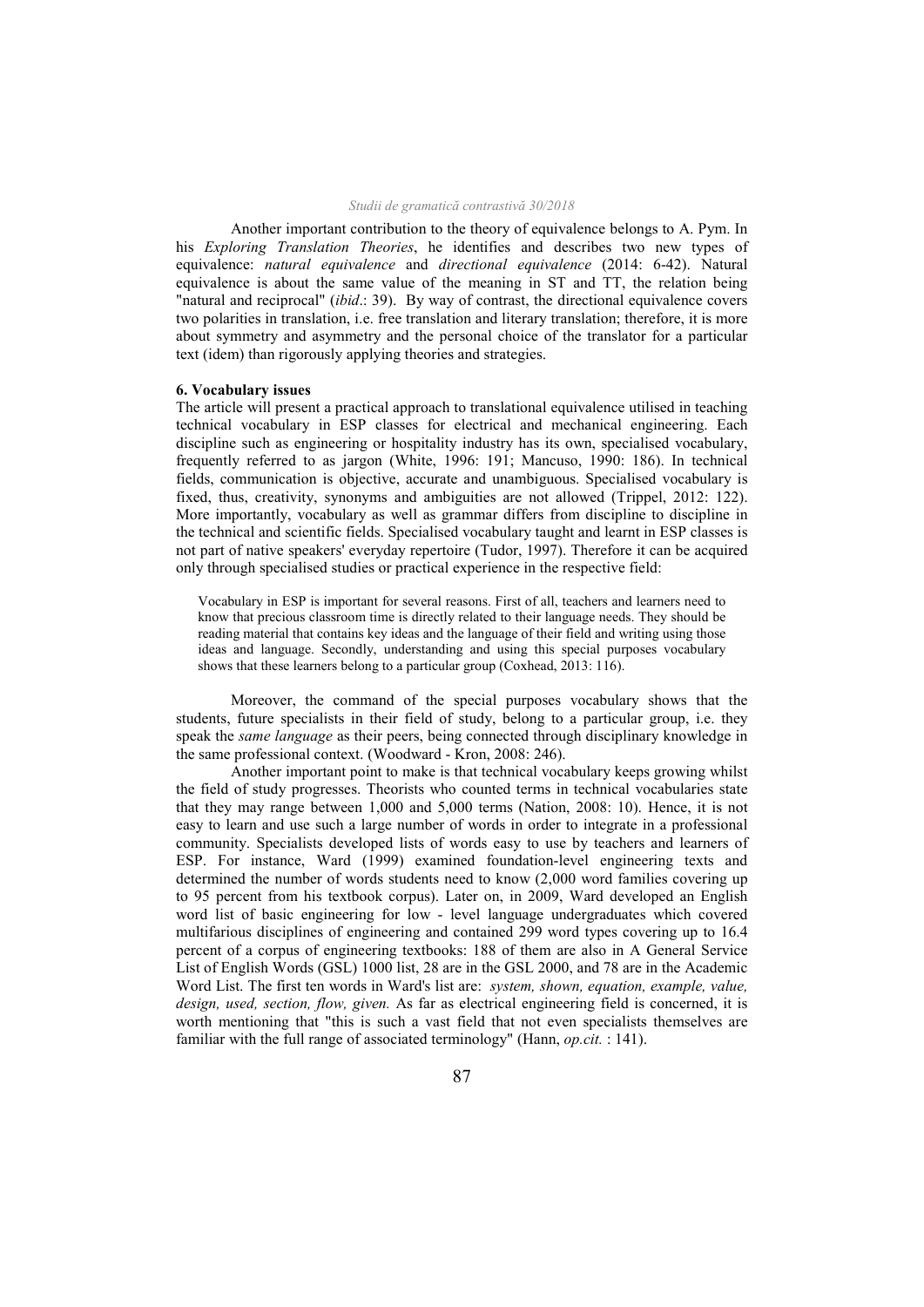#### **7. Categories of equivalence in translation**

The research conducted into specialised vocabulary has demonstrated the importance of understanding this type of vocabulary. There are numerous examples, but the approach will be restricted to the most illustrative encountered in translated texts in class. Indeed, equivalence in the translated texts is *dynamic* or is not pure in the sense that other translation procedures might apply (transposition, modulation, calque) to render a fully meaningful and accurate translation.

 It is well-known that many technical words in Electrical and Mechanical Engineering vocabulary have been adapted from Physics. Also, it is obvious that these words come from two different major branches of Physics, i.e. Mechanics and Electricity (*ibid:* 10). Besides this, because simple words might occur in various technical texts, Hann's *Collocation Dictionary* may be a useful tool to identify the *polysemous nature* of such words. In addition, some words such as common adjectives, verbs, prepositions and certain nouns prove to be false friends and cause confusion whilst translating them (Hann, 1992: 12). Homonyms, on the other hand, are rather frequent adding supplementary difficulty to translation. Hann illustrates this by the translation of the *elektrische Spannung*  as *electrical tension,* explaining that this equivalence uses obsolete terminological equivalents which are wrong in the respective technical context: *electrical voltage*, *mechanical tension* for *elektrische* / *mechanische Spannung*. Moreover, Hann emphasises that there is a second meaning of *mechanische Spannung* which might be unknown to the translator, i.e. *stress.* Such a simple word might be encountered within the same text with both meanings and equivalents: *tension* and *stress* (idem).

 More importantly, learners need to know the correct alternative of equivalents in the specific technical context and, for this, they appeal to their speciality knowledge. As stated above, the three categories of equivalents in technical translation will be identified following Hann's view on technical equivalence (*ibid*.: 27-29).

## **7.1. One-to-One Equivalence**

 $\overline{a}$ 

This first category comprises words or phrases which have the closest equivalent in both ST and TT: for each English term there is one equivalent in the TT and vice versa. It is important to notice that the number of elements in the equivalent might vary, but the meaning is as natural as possible. Nevertheless, it might happen that occasionally, a term extends its meaning (for example, *winkel* - *angle* is also equivalent to *protractor* (HANN, 2004: 27). Such examples are the following, the Romanian (henceforth Ro) equivalents accompanying them: *thermostat* (Unit 8 - henceforth U8) - *termostat*; *heat exchanger* (U8) - *schimbător de căldură*; *aluminium* (U3) - *aluminiu*; *epoxy resin* (U3) - *rășină epoxidică*; *mild steel* (U3) - *oțel cu conținut mic de carbon*, *oțel moale*; *gravity force* (U5) - *forța de gravitație*; *shock absorber* (U11) - *amortizor de șoc*, *dispozitiv antișoc*; *spoked wheel* (U12) *roată cu spițe*; *piston* (U4) - *piston*; *electric motor* (U6) - *motor electric*, *electromotor*; *valves* (U4) - *valve*; *combustion engine* (U4) - *motor cu ardere*, *cu combustie internă*; *spot welding* (U13) - *sudare electrică prin puncte*<sup>1</sup> .

<sup>&</sup>lt;sup>1</sup> I am truly grateful to my collegue EngD. Alin Gheorghiță Mazare, associate professor, Faculty of Electronics, Communications and Computer Science, University of Pitești, who generously agreed to read my translations and offered valuable advice and suggestions.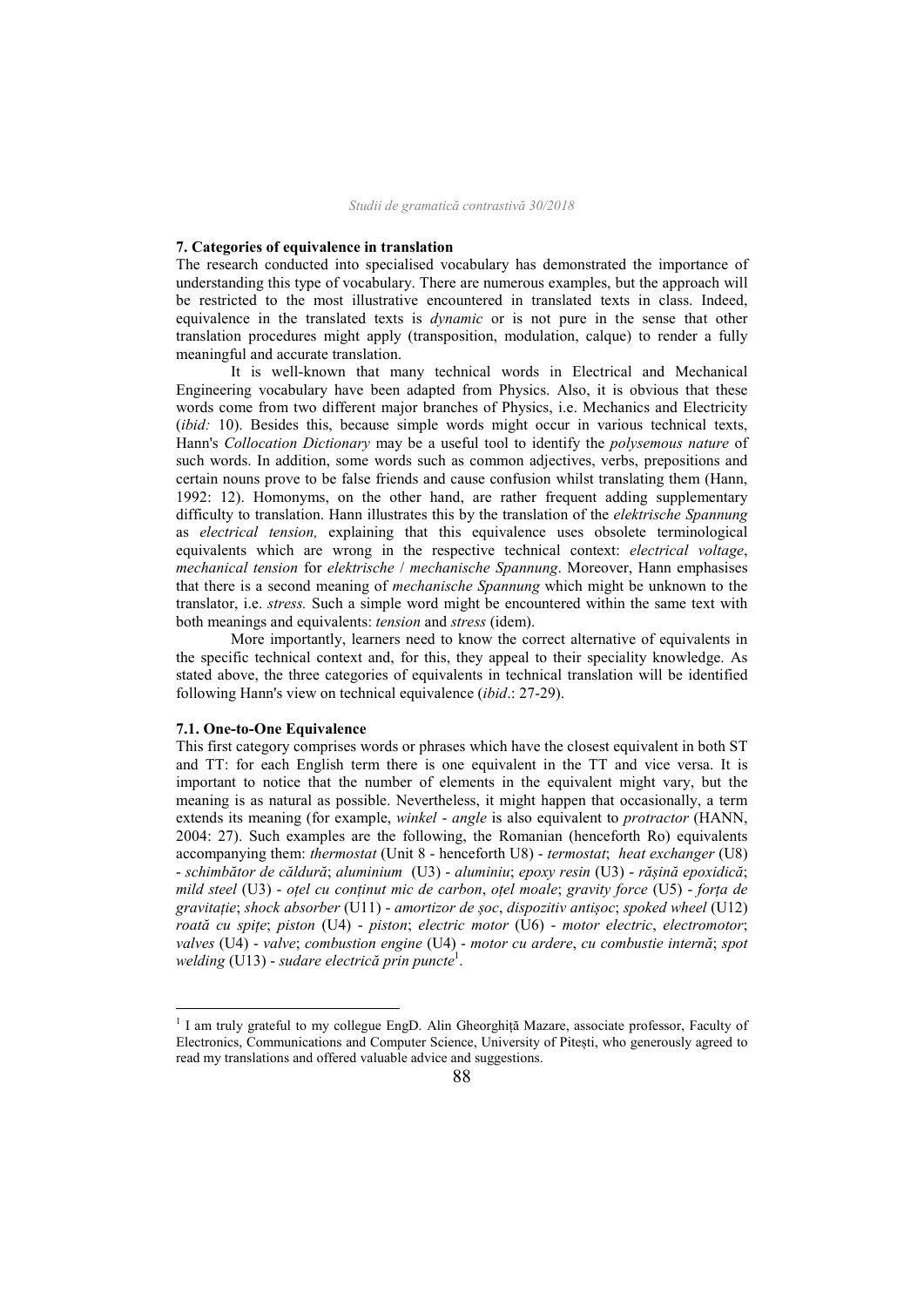## **7.2. Dual Equivalence**

The ST terms from this category can have two different equivalents in the TT. This category corresponds to ST terms which may have several equivalents in TT and may form compounds. Such an example is *coil arrangement* (U8), its equivalent being *serpentină, spirală* in the context. However, *coil* is frequently translated by *bobină* and *bobinaj electric*.

 Another example is *buoyancy* (U5), which is equivalent to *forță ascensională*, in the following context: "[...] we must look at the forces on the ship. [...] The *buoyancy* force, B, acts upwards". The same term, in other technical texts, might be equivalent to *forță arhimedică* or *forță portantă* in Physics. However, in Ships, the result of the action of the respective force might be equivalent to: *flotabilitate, plutire*; *emersiune*; *volum de carenă*.

#### **7.3. Multiple Equivalence**

Terms in ST which may have several corresponding TT equivalents, in different contexts and /or engineering fields fall into this category. Such a term is *loop*, which is used as a general technical term and in several fields of engineering such as Information and Communications Technology, Aeronautics, Electronics, Physics, Electrical Engineering, Image Technology, Textiles, Pharmacology and Nuclear Engineering. In the following examples, *loop* appears in texts about the central heating (U8), the electric motor (U6) and the washing machine (U11) belonging to Electronics and Electrical Engineering fields.

 *e.g.*: a*.* "If an electric current flows around a *loop* of wire with a bar of iron through it, the iron becomes magnetized"*.* (U6)

Dacă/Când un curent electric circulă printr-o bobină înfășurată în jurul unui / în jurul unei sârme înfășurate pe un /miez de fier / conductor, miezul de fier / conductorul se magnetizează (datorită inducției magnetice) (Ro).

Several terms cause confusion such as *a loop of wire* and, also, *a bar of iron*. The translational equivalent is closer to the meaning of *a small block of something solid* for a *bar of iron* (*miez de fier*) and for the *loop of wire*, although there are multiple equivalents, in this context, the most accurate being *bobină* and *sârmă*. (Ro) (see the dictionary for further reference)

"In a simple electric motor [...] a piece of iron with *loops* of wire round it, called an armature, is placed between the north and south poles of a stationary magnet, known as the field magnet". (U6)

Într-un motor electric [...] un ax de fier / miez magnetic ce conține mai multe bobine, denumit rotor, se așază în interiorul polilor magnetici de excitație ai unui magnet permanent denumit stator. (Ro)

The terms which cause confusion are *a piece of iron*, *loops of wire*, *armature*, *field magnet*. In this particular case, the closest equivalent for *a piece of iron* is *ax de fier/miez magnetic* (by contrast with *a bar of iron* in the example above, here, the equivalent goes for *one of a particular type of thing*). *Loops of wire* corresponds to *bobine*. To fully render the more complex meaning in the English text, there is only one solution, that of adding *mai multe*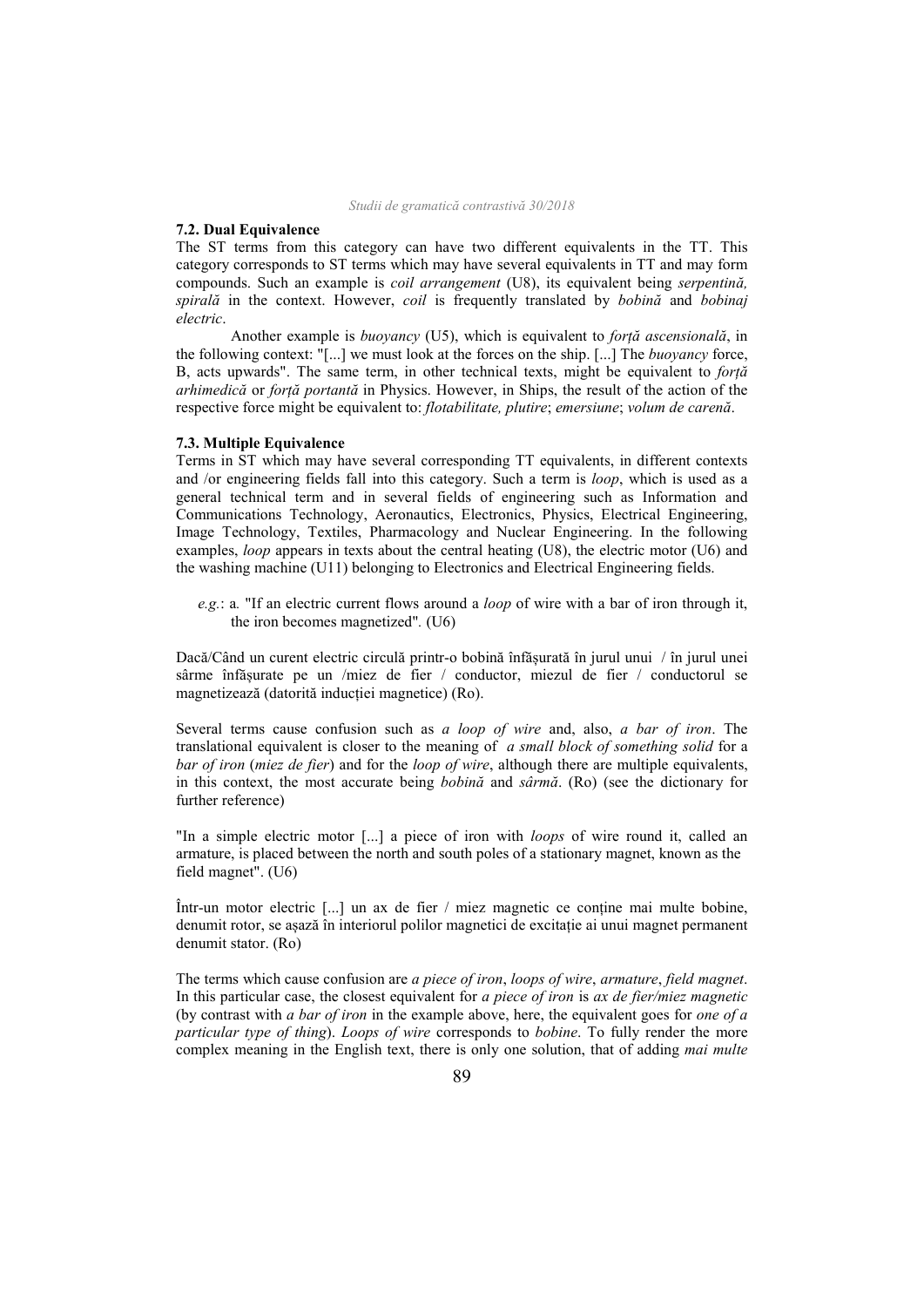(*bobine*) and to re-construct the message of the ST sentence by modulation. Besides this, *armature* is also a false friend because the urge is to simply translate it by *armătură*. Again, the meaning is not complete because the context, i.e. describing an electric motor demands a more specific term, a technical term. Thus, the term *rotor* renders the exact type or *armature* offering a correct equivalence. By far the most difficult to translate is *field magnet*, which corresponds to *pol magnetic de excitație*. The same term might have several equivalents such as *inductor* / *electromagnet* / *întrefier* in other technical texts.

"Most control systems are closed *loops*". / "quite a complex closed *loop* system" (U11)

Cele mai multe sisteme de reglare sunt în buclă închisă<sup>1</sup>. (Ro)

 "[...] water circulates around either of the two loops of pipework, which act as heat exchangers" (U8).

[...] apa circulă printr-una din cele două bucle formate din conducte care au rolul de schimbătoare de căldură.(Ro)

b. Other examples illustrate both the dynamic, natural equivalence and elements which might cause confusion:

 "A spring balance can be calibrated in newtons, the unit of force. [...] The weigh on the balance pulls the spring down" (U5).

O balanță / Un cântar cu arc / resort poate să fie gradat în newtoni, unitate de măsurare a forței. Masa care este pusă la cântărit trage arcul / resortul în jos.

In this case, *spring* is a homonym both in ST and TT. The following equivalents might be more familiar to the students than that of *arc, a* se *îndoi elastic, a se arcui* (Ro): primăvară; izvor, sursă // a sări; a izvorî.

"Heavier disc wheels also act like a flywheel and so conserve the *momentum*" (U12). *Momentum* is a specific word in Mechanical Engineering, corresponding to *pulse* in Electronics (Hann, 2004:10). Equivalent for *momentum* (U12) might be the following in various engineering fields: *moment mecanic, cantitate de mișcare, energie cinetică, energie a unui mobil în mișcare, impuls*. In the above context, the equivalent for *momentum* is *energie în mișcare*.

c. Identifying the homonyms and the false friends represents a normal step on the way to equivalence. Homonyms: *brush* (U6) (*perie, a peria, pensulă*), the technical equivalent being, in the context, that of *cărbune* (*carbon block*) or in another technical text that of *fascicul de scântei electrice*; *a feed* (U8) frequently known as the verb *feed* is equivalent to *alimentare/ orificiu prin care se face alimentarea, se leagă la sursa de alimentare*; *flue* [flu:] (U8) sounds the same as *flu* [flu:] but the spelling is different and its equivalent is *coș* 

 $\overline{a}$ 

<sup>1</sup> The definition for *loop* in English, in this context, is that of *feedback control system*. Again, *loops*, this time has, as equivalent in Romanian, *buclă închisă*.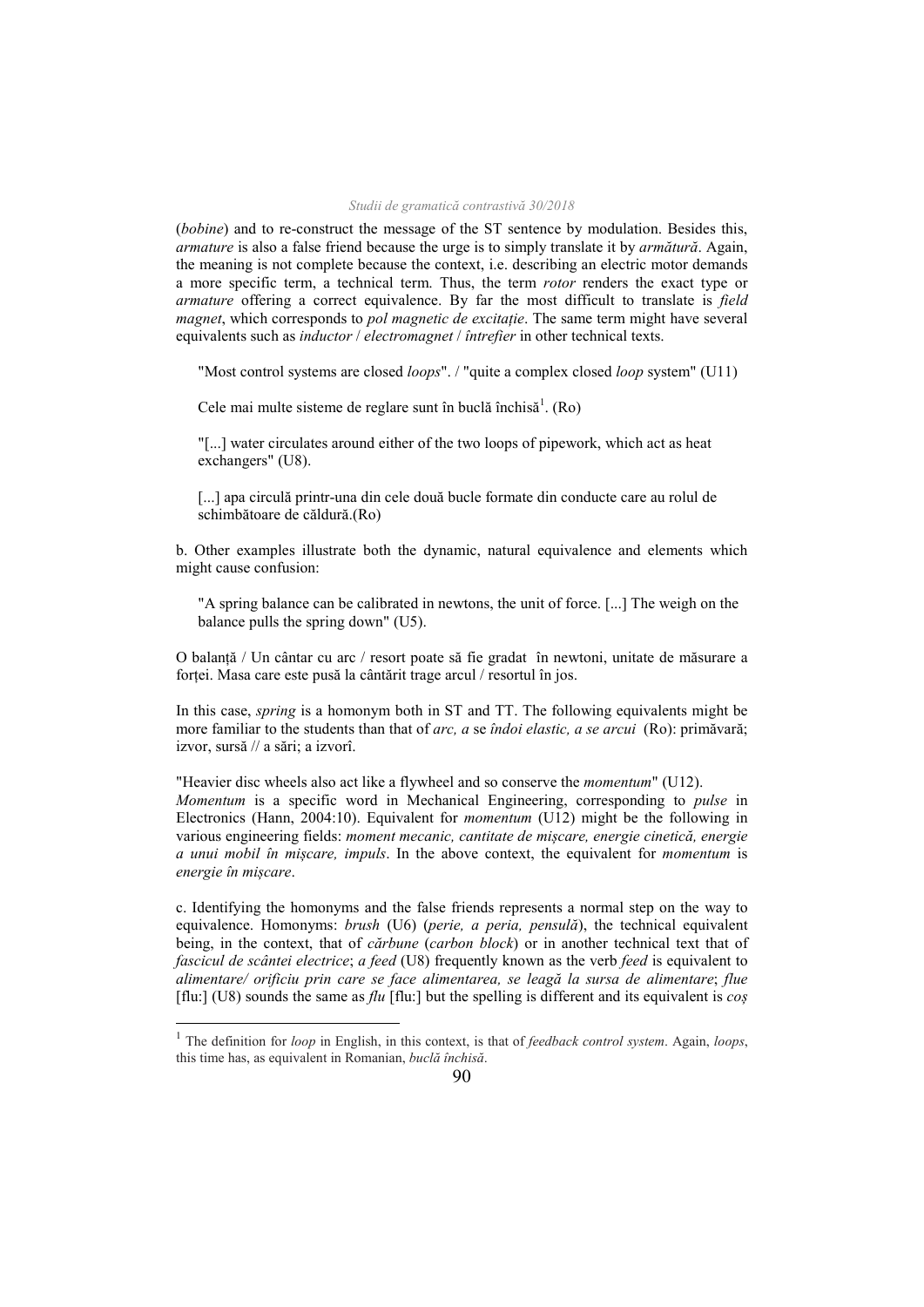*de fum*; *die* [dai] (U13) *a muri, vopsea* /a *vopsi dye* [dai] - *matriță*, *cuplă*, *nicovală de ocheți*. The false friends cause misunderstanding for students because they resemble other words in the TT, but have a different meaning: *acrylic* (U3) - *acril* (not *acrilic*); *momentum* (U12) - *energie în mișcare* (not *moment*); *operate* (U4) - *a acționa (not* a opera*)*; (*piston*) *reciprocating* / *reciprocrate* (U4) - (*pistonul*) *efectuează cursa activă*/ *cursa motoare* (not *este reciproc)*.

#### **8. Conclusion**

The present study is not comprehensive enough to draw significant conclusions, but the translations indicate that *dynamic equivalence* and *natural equivalence* need to be utilised together with other translation procedures, either direct or oblique, because technical terms have multifarious meanings and, sometimes, an ambiguous character. Although modulation is prevalent in translated texts, there is no alteration of the two messages (of the meaning). In addition, modulation emphasises the contrast between the two languages and the different modes of thinking. The approach suggests that multiple translational equivalence is prominent in electrical and mechanical engineering texts.

 More significantly, the translation should respond to the receiver's needs, i.e. *engineering communication* in English. The types of translational equivalence (one-to-one, dual and multiple) offered strong evidence of the difficulty to understand technical language in English and to identify correct equivalents in Romanian. Moreover, not only particular terms are a hindrance to translation, but also the re-structuring of the meaning in TL cause difficulties for inexperienced students.

 To conclude, teaching vocabulary through translation should become general practice in ESP classes. Firstly, utilizing the translation in ESP classes for Electrical and Mechanical Engineering undergraduates is a good practice exercise of vocabulary improvement and consolidation. Secondly, teachers and students too, ought to be aware of the range of theories and strategies which might be of assistance in the translation practice itself. Thirdly, whether it is perfect or not, the translation in classroom aims at providing new information and knowledge and offers the students the opportunity to acquire accurate specialised terminology to develop engineering communication.

#### *References:*

Bryne, J., 2006, *Technical Translation Usability Strategies for Translating Technical Documentation*, The Netherlands, Springer.

Catford, J.C.,1965, *A Linguistic Theory of Translation*, London, Oxford University Press.

Cincu, C., Cișmaș et alii, 1997, *Dicționar technic englez-român*, ediția a II-a revăzută și adăugită, București, Editura Tehnică.

Coxhead, A., 2013, "Vocabulary and ESP" in Brian Paltridge and Sue Starfield (eds.), *The Handbook of English for Specific Purposes*, First Edition, UK and USA, Wiley-Blackwell, John Wiley & Sons, Inc., p. 115-132.

Fawcett, P., D., 2003, *Translation and Language, Linguistic Theories Explained*, reprinted and bound in Great Britain, Cornwall, UK, T.J. International Ltd.

Glendinning E., Glendinning, M., 1995, *Oxford English for Electrical and Mechanical Engineering,*  Oxford University Press.

Gurak, L., J., Lannon, J., M., 2012, *Strategies for Technical Communication in the Workplace*, second edition, New Jersey, USA, Pearson Education Inc.

Hann, M., 2004, *A Basis for Scientific and Engineering Translation*, German-English-German, Amsterdam/Philadelphia,John Benjamins Publishing Company.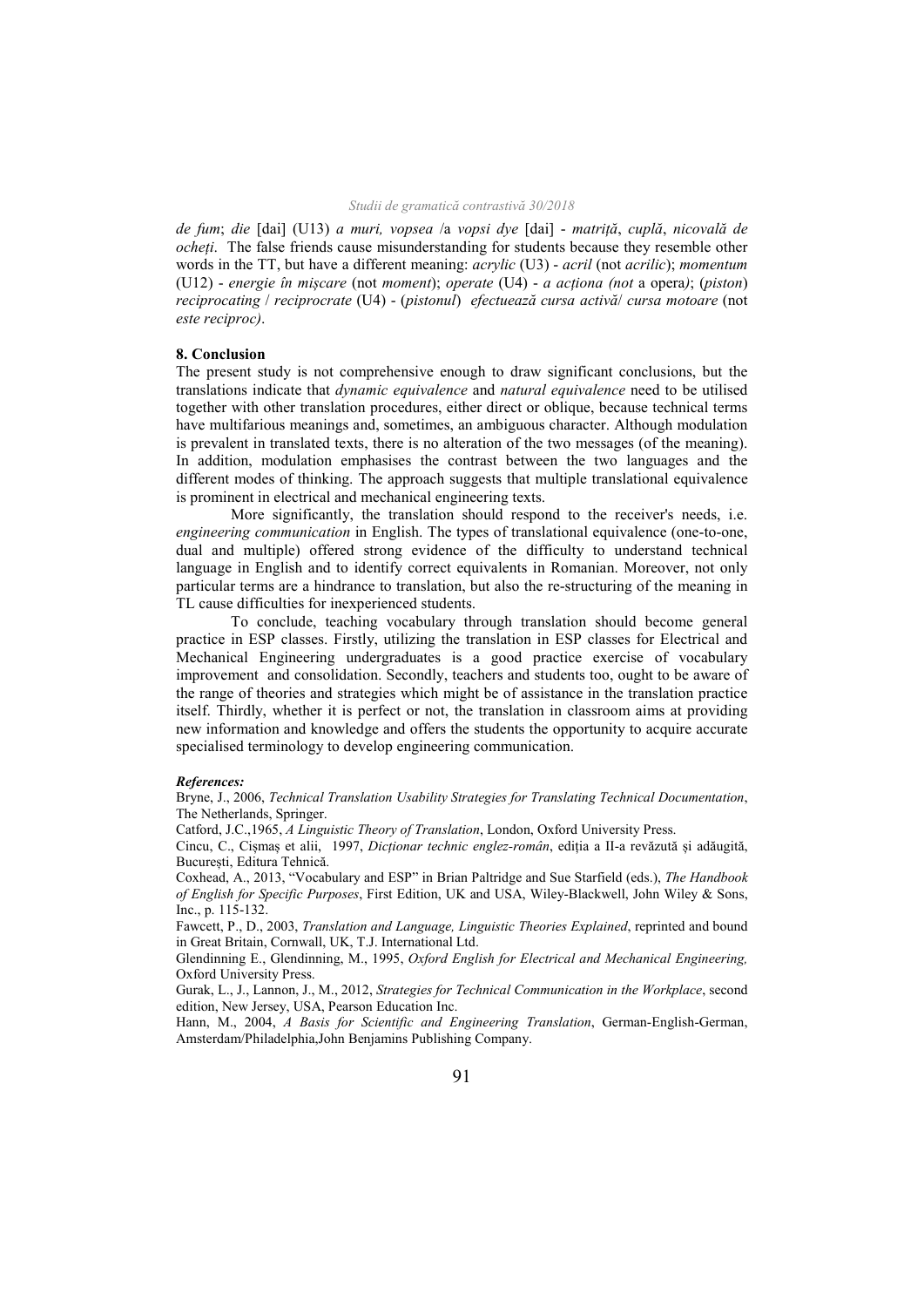Hann, M., 1992, *A Key to Technical Translation*, Volume I, Concept Specification, Amsterdam/Philadelphia, John Benjamins Publishing Company.

Herman, M., 1993, "Technical Translation Style: Clarity, Concision, Correctness", in S. E. Wright and L. D. Wright, Jr., American Translators Association Scholarly Monograph Series, *Scientific and Technical Translation* , Vol VI, John Benjamins Publishing Company, p. 11-20.

House, J., 2018,*Translation: The Basics*, London and New York Routledge Taylor &Francis Group.

Irish, R., Weiss, P., E., 2013, *Engineering Communication. From Principles to Practice*, second edition, Oxford University Press.

Koskinen, K.,2000, "Institutional Illusions: Translating in the EU Commission", *The Translator*, vol 6, 1, p. 49–65.

Lee, T-Y, 2013, "Incorporating Translation into the Language Classroom and its Potential Impacts upon L2 Learners" in D. Tsagari, G. Floros (eds), *Translation in Language Teaching and Assessment*, Newcastle upon Tyne, UK, Cambridge Scholars Publishing, p. 3-22.

Lackie, J. (gen.ed.), 2007, *Chambers Dictionary of Science and Technology*, Edinburgh, UK, Chambers Harrap Publishers Ltd.

Licker, M.,D.(publisher), 2003, Dictionary of Engineering, second edition, USA, The Mc Grew-Hill Companies, Inc.

Mancuso, J.C. ,1990, *Mastering Technical Writing*, Menlo Park, USA, Addison-Wesley Publishing Company.

Merkel, M., 2014, *Technical Communication*, eleventh edition, New York, USA, Bedford Boston/St. Martin's.

Munday, J., 2016, *Introducing Translation Studies. Theories and Applications*, fourth edition, London and New York, Routledge Taylor & Francis Group.

Nation, P., 2008, *Teaching Vocabulary: Strategies and Techniques*, Boston, Heinle Cengage .

Nida, A., E., 1964, *Toward a Science of Translating: with special reference to principles and procedures involved in Bible translating*, Leiden, E. J. Brill.

Nida, A.,E., Taber, R., Ch., 1982, *The Theory and Practice of Translation*, Vol. VIII, second photomechanical reprint, The Netherlands, Leiden, published by E., J.

Nord, C., 1991, "Scopos, Loyalty and Translational Conventions", *Target* vol 3, 1, p. 91-109.

Nord, C., 2018, *Translating as a Purposeful Activity. Functionalist Approaches Explained*, second edition, London and New York, Routledge, Taylor&Francis Group.

Parkinson, J., 2012, "English for Science and Technology", in Brian Paltridge and Sue Starfield (eds.), *The Handbook of English for Specific Purposes*, First Edition, UK and USA, Wiley-Blackwell, John Wiley & Sons, Inc., p. 155-174.

Pym, Anthony, 2014, *Exploring Translation Theories*, second edition, London and New York, Routledge, Taylor&Francis Group.

Robinson, D., 2003, *Becoming a Translator*, second Edition. London & New York, Routledge.

Trippel, T., 2012, "Controlled Language Structures in Technical Communication", in A. Mehler and L. Romary in cooperation with D. Gibbon, *Handbook of Technical Communication*, Vol. 8, Berlin/Boston, Walter de Gruyter GmbH.

Tudor, I., 1997, "LSP or language education?" in R. Howard and G. Brown (eds.), *Teacher Education for* LSP, Clevedon, UK, Multilingual Matters, p. 90 – 102.

Vermeer, H.J.,1989, "Skopos and Commission in Translational Action" in A. Chesterman (ed.) *Readings in Translation*. Helsinki, Oy Finn Lectura Ab, p. 173-187.

Vinay, J.-P., Darbelnet,J., 1995, *Comparative Stylistics of French and English. A Methodology for Translation*, translated and edited by Juan C. Sager M.-J. Hamel, Amsterdam/Philadelphia,John Benjamins Publishing Company.

Ward, J., 2009, "A basic engineering English word list for less proficient foundation engineering undergraduates", *English for Specific Purposes*, vol.28, 3, p. 170 – 82 .

White, F.D.,1996, *Communicating Technology: Dynamic Processes and Models for Writers*. New York, Harper Collins College Publishers.